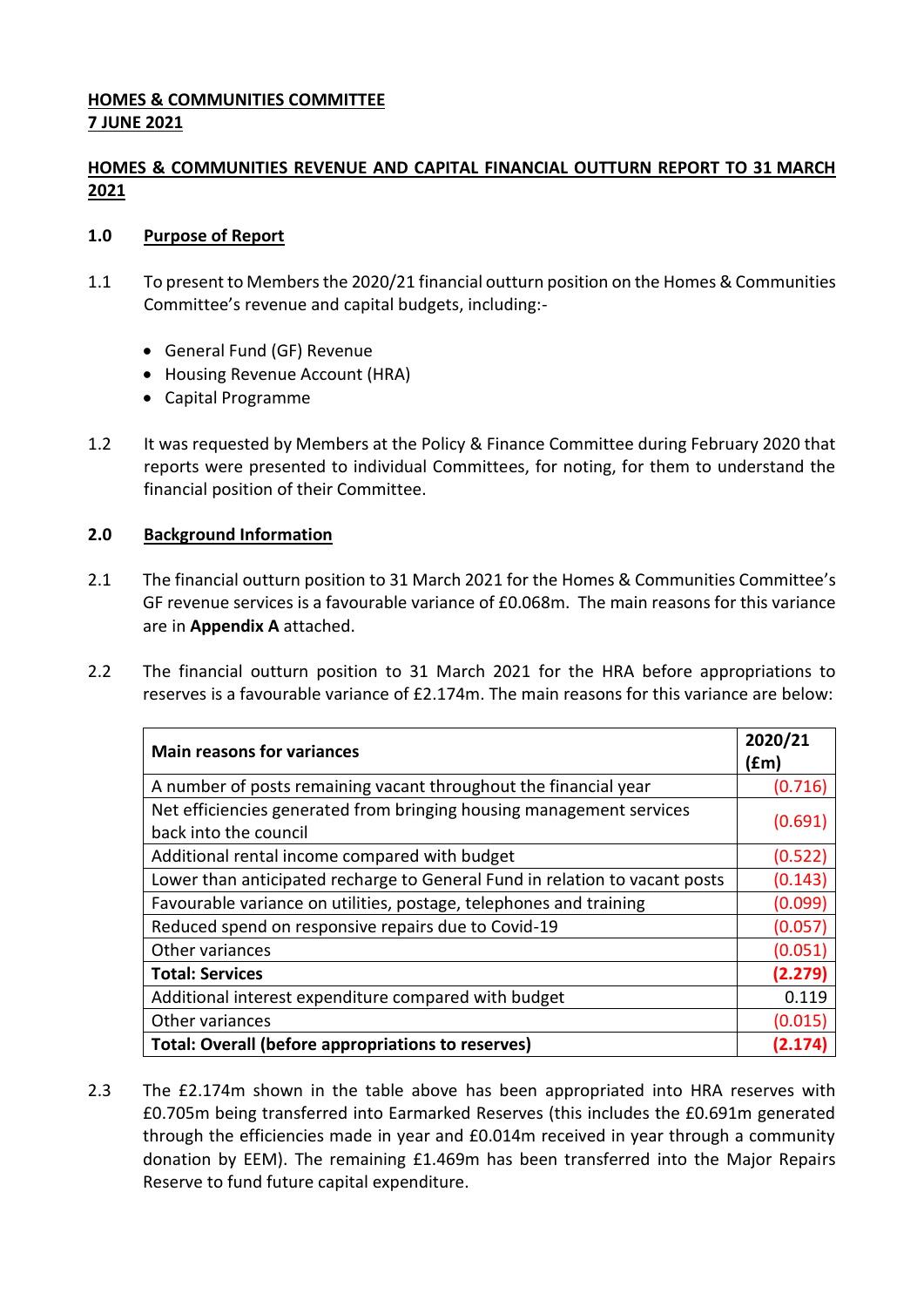2.4 The financial outturn position to 31 March 2021 for the Homes & Communities Committee's GF capital programme is a favourable variance of £1.805m, of which £1.167m requires reprofiling to 2021/22. Further details are in **Appendix B** attached.

|                       | <b>Budget</b><br><b>Approved as</b><br>per P&F<br>21.01.21 | <b>Revised</b><br>budget post-<br>P&F | 2020/21<br><b>Outturn</b> | Variance |
|-----------------------|------------------------------------------------------------|---------------------------------------|---------------------------|----------|
| <b>General Fund</b>   | 1.681                                                      | 1.693                                 | 1.167                     | (0.526)  |
| General Fund REFCUS * | 1.942                                                      | 1.942                                 | 0.663                     | (1.279)  |
| <b>Total</b>          | 3.623                                                      | 3.635                                 | 1.830                     | (1.805)  |

\*REFCUS relates to Revenue Expenditure funded from Capital under Statute i.e. expenditure on non-Councilowned assets e.g. disabled facilities grants.

2.5 The financial outturn position to 31 March 2021 for the HRA's capital programme is a favourable variance of £6.491m, of which £5.702m requires reprofiling to 2021/22. The difference of £0.789m mainly relates to the Investment Programme, for which there is an annual budget. Budgets only require reprofiling either where new statutory obligations will require additional spend, such as fire safety, or where work is in progress against contracts the council has entered into. Further details are in **Appendix C** attached.

|                     | <b>Budget</b><br><b>Approved as</b><br>per P&F<br>21.01.21 | <b>Revised</b><br>budget post-<br>P&F | 2020/21<br><b>Outturn</b> | Variance |
|---------------------|------------------------------------------------------------|---------------------------------------|---------------------------|----------|
| <b>HRA</b>          | 21.419                                                     | 21.597                                | 15.106                    | (6.491)  |
| <b>HRA REFCUS *</b> | 0.105                                                      | 0.105                                 | 0.105                     | 0.000    |
| <b>Total</b>        | 21.524                                                     | 21.702                                | 15.211                    | (6.491)  |

\*REFCUS relates to Revenue Expenditure funded from Capital under Statute i.e. expenditure on non-Councilowned assets e.g. disabled facilities grants.

#### **3.0 Financial Implications (FIN21-22/7952)**

3.1 The financial implications will all be contained within the report to Policy & Finance Committee on 24 June.

## **4.0 RECOMMENDATION**

## **That the contents of this report be noted.**

#### **Reason for Recommendation**

**To inform Members of the financial outturn position for the Homes & Communities Committee as at 31 March 2021.**

Background Papers Nil

For further information please contact Nick Wilson, Business Manager – Financial Services on Ext. 5317